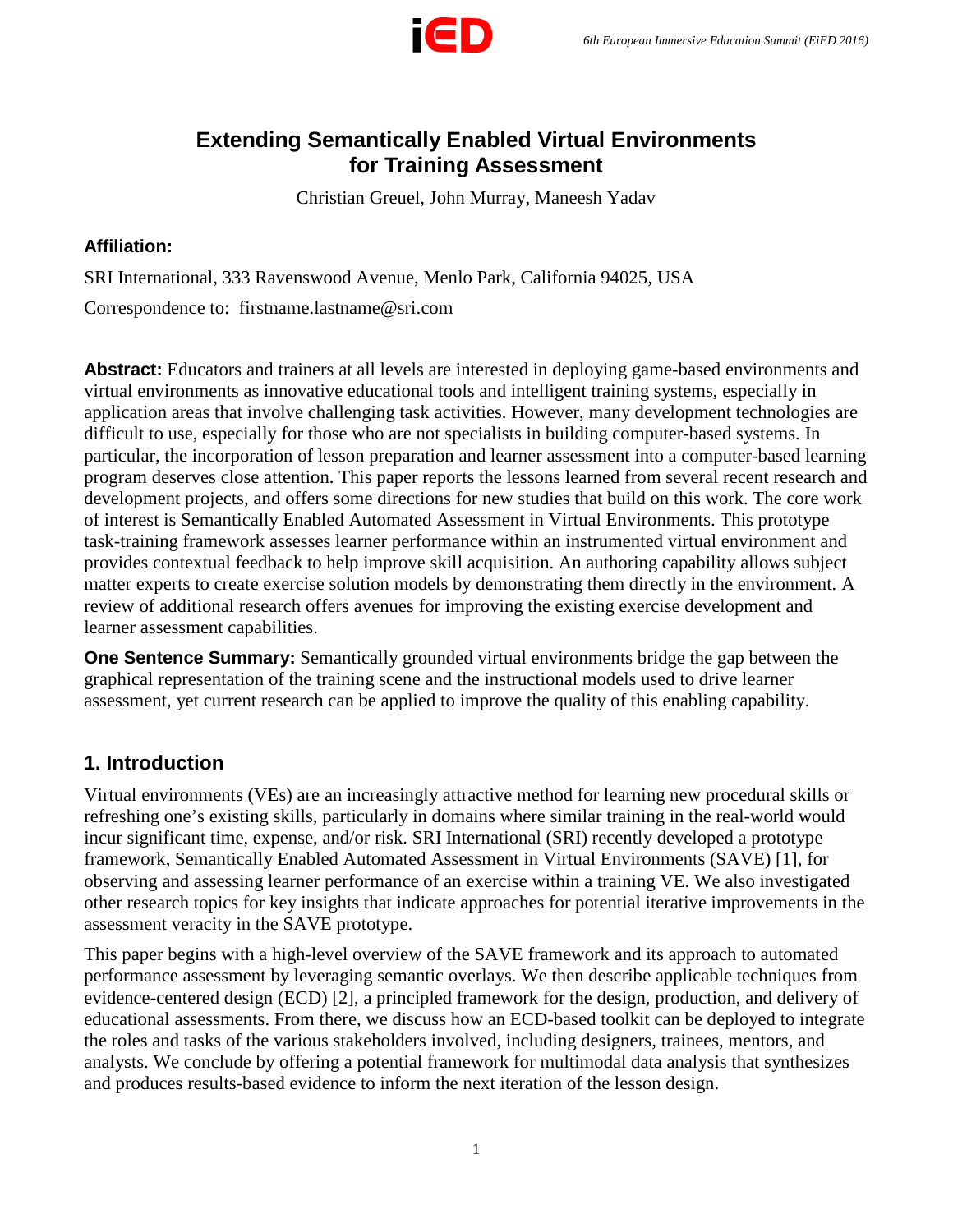### **2. Framework for Training Assessment in Virtual Environments**

Maximizing the value from an educational VE requires a mechanism, such as direct observation by an instructor, to assess how well the learners have performed. Obviously, this approach is prohibitively expensive when large numbers of students are involved, and it becomes logistically impossible when the student population is geographically distributed, as is often the case with self-directed, computer-based learning systems. An automated mechanism that assesses learner performance can greatly reduce the cost of evaluating and improving training within VEs.

The SAVE framework, summarized in Figure 1, is designed to provide a free-play task trainer that can deliver meaningful feedback directly to the learner without the expensive physical presence of a live instructor. We developed this capability by integrating a unique method of automated assessment that leverages novel semantic overlay and graph-matching techniques to evaluate learner activity by comparing it to a previously defined exercise solution. The gold-standard reference solution is generated once by an instructional content author, simply by demonstrating the task in the VE.



**Figure 1.** The SAVE framework tracks learner activity, assesses their performance, and provides contextual feedback to help improve skills. Assessment is facilitated by an authoring-by-demonstration technique that enables instructors to leverage the same user interface as the learner to specify core exercise solutions.

Providing these capabilities required the creation of a method for performing automated reasoning about user activity in the VE. The approach is to semantically annotate each object and its components in the VE and the actions that a user could perform upon them within an exercise user interface (EUI). When a learner pushes a switch or pulls a lever in such an annotated scene (A), a semantically defined action trace is generated (B) that clearly describes the activity. The collected sequence of such action traces provides an accurate narrative of learner performance upon which then reasoning is based.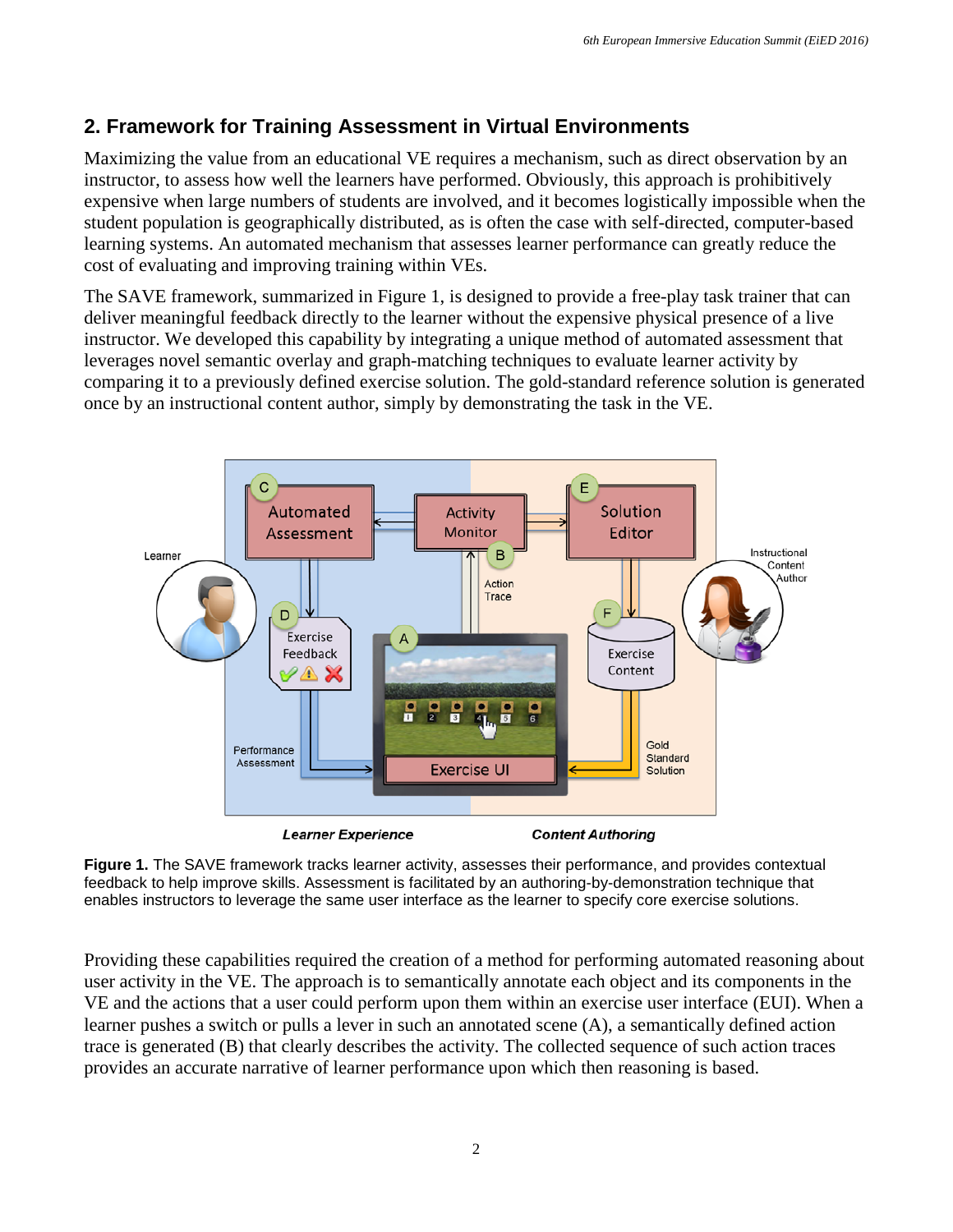After the learner completes an exercise, SAVE assesses the complete action trace to measure the learner's performance (C). Our automated assessment uses a flexible graph-matching technique first developed for training on the use of complex military planning software [3]. For each given exercise, a corresponding solution model is represented as a graph of all acceptable solutions. The assessment aligns the student response graph against the solution graph to locate an approximate match. Any misalignments against this match are considered student errors, which are reported back to the student as contextual feedback (D). This graph-based representation of multiple acceptable solutions enables effective performance evaluation while allowing the learner an amount of exploration.

An instructional content author generates the solution model for a given exercise in advance of the student training. In the same manner used to capture learner performance, the author demonstrates the proper solution directly in the EUI. This activity is collected as an action trace, just as it would be for a learner. However, instead of being used for assessment, the author's trace is used as the basis for an initial parameterized solution model. The author then generalizes the model by using a solution editor (E), which allows the author to relax certain constraints of the solution relating to either the steps (grouping, ordering, or optionality) or the variability of parameters (classification, enumeration, or range). The solution is stored with the associated exercise assets in a content repository (F). This authoring-by-demonstration technique provides an intuitive method for defining the core solution, while the generalization allows for expanding this to a broader set of acceptable solutions.

With this approach, SAVE assesses a learner's performance and provides contextual feedback to help improve skills and enhance understanding. In contrast to intelligent tutoring tools that assess "algorithmic" skills with single acceptable responses, SAVE addresses open-ended procedural skills, which have a range of acceptable solutions. SAVE's automated assessment is facilitated by content authoring tools that enable instructors to specify training exercises and solutions to those exercises.

### **3. Virtual Environment Analytics and Educational Assessment**

Educational assessment is the process of measuring the knowledge, skills, and abilities achieved by learners in an instructional course or program. In recent years, the technological tools and methods used to create, field, and interpret such assessments have evolved significantly, so it is now feasible to integrate them with advanced VEs for sophisticated real-time assessment [4]. Such environments can be designed to support the administration of complex and realistic assessment tasks and the accumulation of direct evidence of learners' thinking, reasoning, or understanding [5]. Measurement and statistical models make possible the integration and interpretation of multiple pieces of information to support valid inferences about what learners know and can do.

However, few VE designers and developers have had much exposure to the methods and techniques, such as ECD, used by education professionals to create and validate learning assessment tools and instruments. Similarly, many assessment designers have a limited understanding of the data collection capabilities and analytical resources available to them within the VE development arena.

The emergence of social media technologies and multiplayer environments has promoted the shared acquisition of knowledge and the development of distributed skills, especially in the contexts of collaborative exploration and group learning. Because many educational assessment practices primarily focus on the individual student, as is currently the case with SAVE, they fail to account for knowledgebuilding and learning in a broader context. As assessment research considers the cultural shifts that arise from the emergence of a more participatory culture, new methods of designing and applying assessments to learning communities are needed.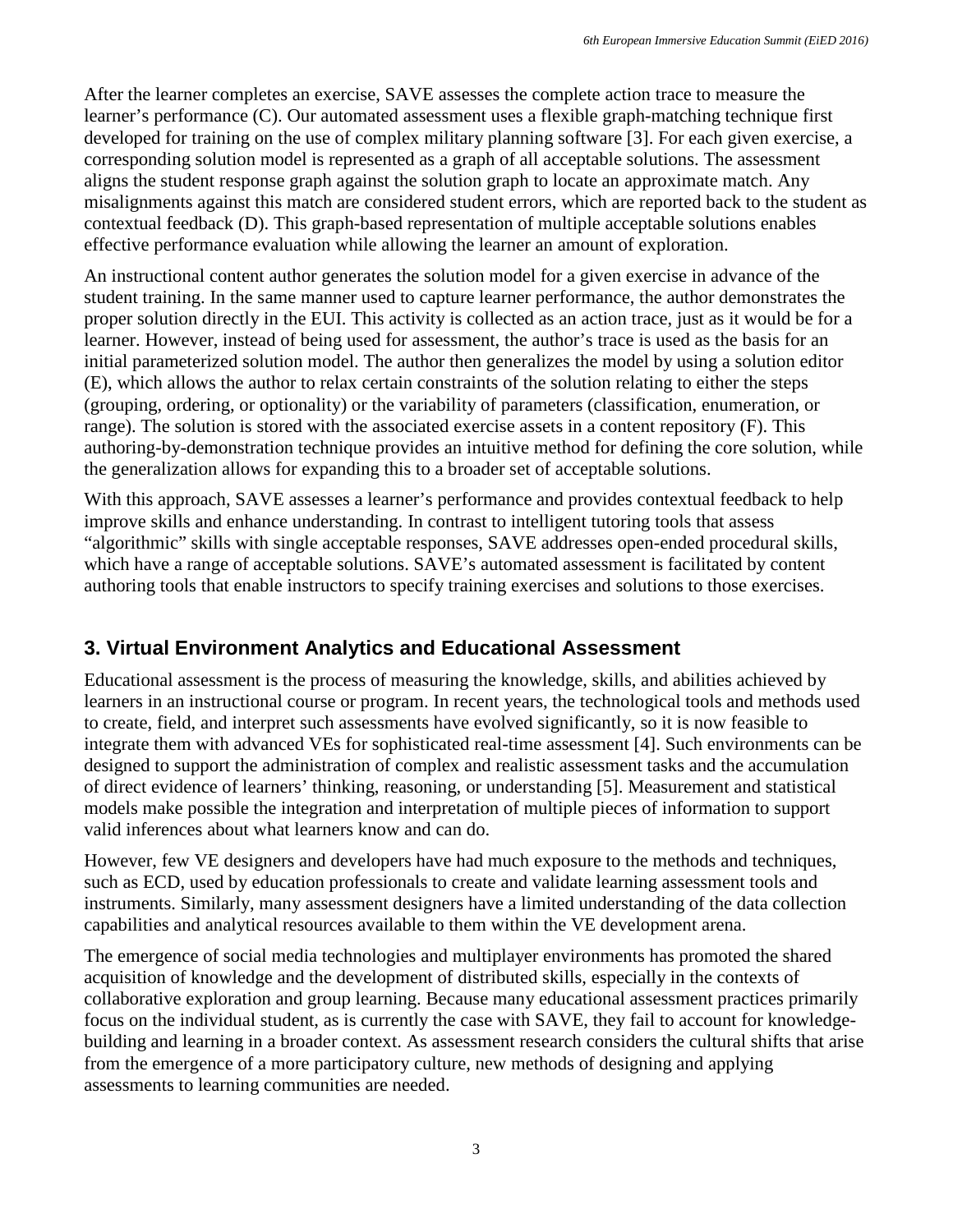To address this shortfall, inspiration may be drawn from the latest experimental procedures and statistical techniques that are used to characterize and evaluate real-world attributes and achievements from observations of gameplay in modern VEs. Of particular value are insights gained from the use of digital games in formal and informal educational settings, especially in their use as assessment and evaluation tools. It is also helpful to understand the process of dovetailing current classroom pedagogy techniques with new, game-based approaches to learner assessment and skills evaluation. Two recent meta-analyses have examined the effects of a comprehensive suite of educational simulations and games on learning outcomes [6, 7]. The focus of these analyses was to characterize the core design features and affordances in the game and simulations, and to compare their use in educational settings with traditional instructional methods.

#### **4. Evidence-Centered Design**

In addition to improving the results of educational VE's, ECD practices are needed to help facilitate superior quality studies that can accurately assess the effects of computer-based learning interventions. As a rule, truly effective interventions are rare, and most studies are motivated by efforts to promote specific interventions, thus producing unreliable or biased results. However, common elements in the design and implementation of such studies could be encapsulated within the ECD framework. These elements include assessment authoring and delivery systems, evidence and task models, and student performance scoring tools. The resulting resources would facilitate the evaluation of educational products ranging from standardized testing to procedural task learning within VEs.

ECD principles and methods can be encapsulated into application platforms and toolkits that can be customized for specific educational and training contexts. For example, the Principled Assessment Designs for Inquiry (PADI) platform [8] is an implementation and extension of ECD that includes tools for incorporating national educational standards into experiment designs. While ECD techniques have been applied in traditional educational product development, our experience in VE design and assessment suggests that ECD tools need additional enhancement to support the VE design process, especially in the prototyping stage when feedback is most valuable.

Towards this end we recommend the development of software engineering tools that improve the design of educational VEs by enhancing communication across the diverse set of specialists needed in VE development (e.g., software engineers, course developers, graphic artists, and educational assessment experts). This process promotes effective workflows that allow assessment experts to specify and prioritize particular VE features that will maintain high-quality assessment validity. For example, close attention to the VE design elements of a crucial learner interaction can help differentiate between random trial-and-error attempts and the careful exploration of alternative solutions.

Development harnesses that interface with integrated development environments (IDEs), e.g., Eclipse, can be used to automate verification of product components, e.g. telemetry logging, which are often the keys to assessment validity. Assessment experts can also annotate code and game assets to ensure that correct experiments are run, while minimizing the communication burden on the software engineering team, where ad hoc measures and compromises are often required to meet product delivery deadlines.

### **5. Educational Virtual Environments: A Design-For-Assessment Strategy**

The use of an ECD approach can integrate the activities of the various stakeholders involved in the research and development of digital educational products such as VE games and simulations. As illustrated in Figure 2, the stakeholders include: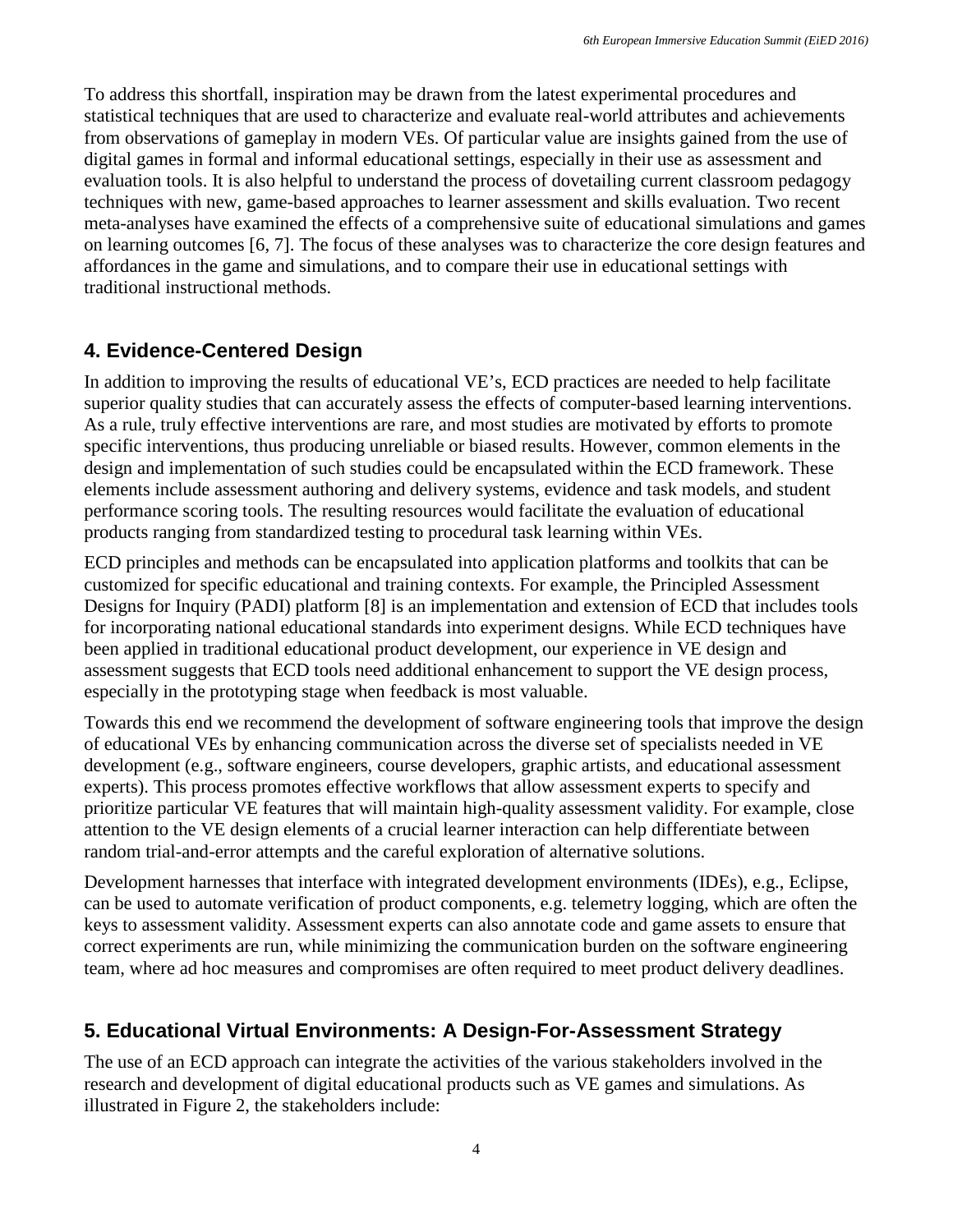- The VE design team, which includes the technical experts and domain specialists
- The study participants, which includes the student/learner population along with instructors and mentors, where appropriate
- The performance scoring team, who are responsible for evaluating the educational performance and achievements of the students/learners
- The data analysis team, who identify the participant behaviors and activities within the VE that are pertinent to the assessment process



**Figure 2.** The design team uses the ECD Developer Harness as part of a design-for-assessment strategy in the development of an educational VE. Student performance in the environment is analyzed by the scoring team, whose findings are then used by the design team for the next iteration of their product.

An ECD Developer Harness (EDH) supports the development and use of digital VE games and/or simulations by the stakeholder population. The EDH includes a standard suite of software engineering systems and resources, including an IDE; application program interfaces (APIs); quality assurance (QA) scripts; and similar tools. In addition to ensuring alignment between the digital educational products and learning goals, the EDH enables designers and developers to map ECD-oriented design patterns to source code, assets (game art), and test results (results from unit, cognitive labs, usability, and summative tests) so that these mappings are persistent and can be disseminated. As a bridge between principled design and assessment resources and the VE developer outputs, the EDH ensures that appropriate design decisions map specific elements of the VE game or simulation to specific elements of the ECD knowledge ontology. Prior experience with paper-based systems similar to ECD suggests that the EDH could quadruple the productivity of multi-disciplinary design teams by halving development time and doubling the acceptance rates of educational VE products [4, 5].

In Figure 2, members of an educational VE design team use the EDH to draw from subject matter and lesson-modeling design patterns in the resources database (A). They also apply observation and scoring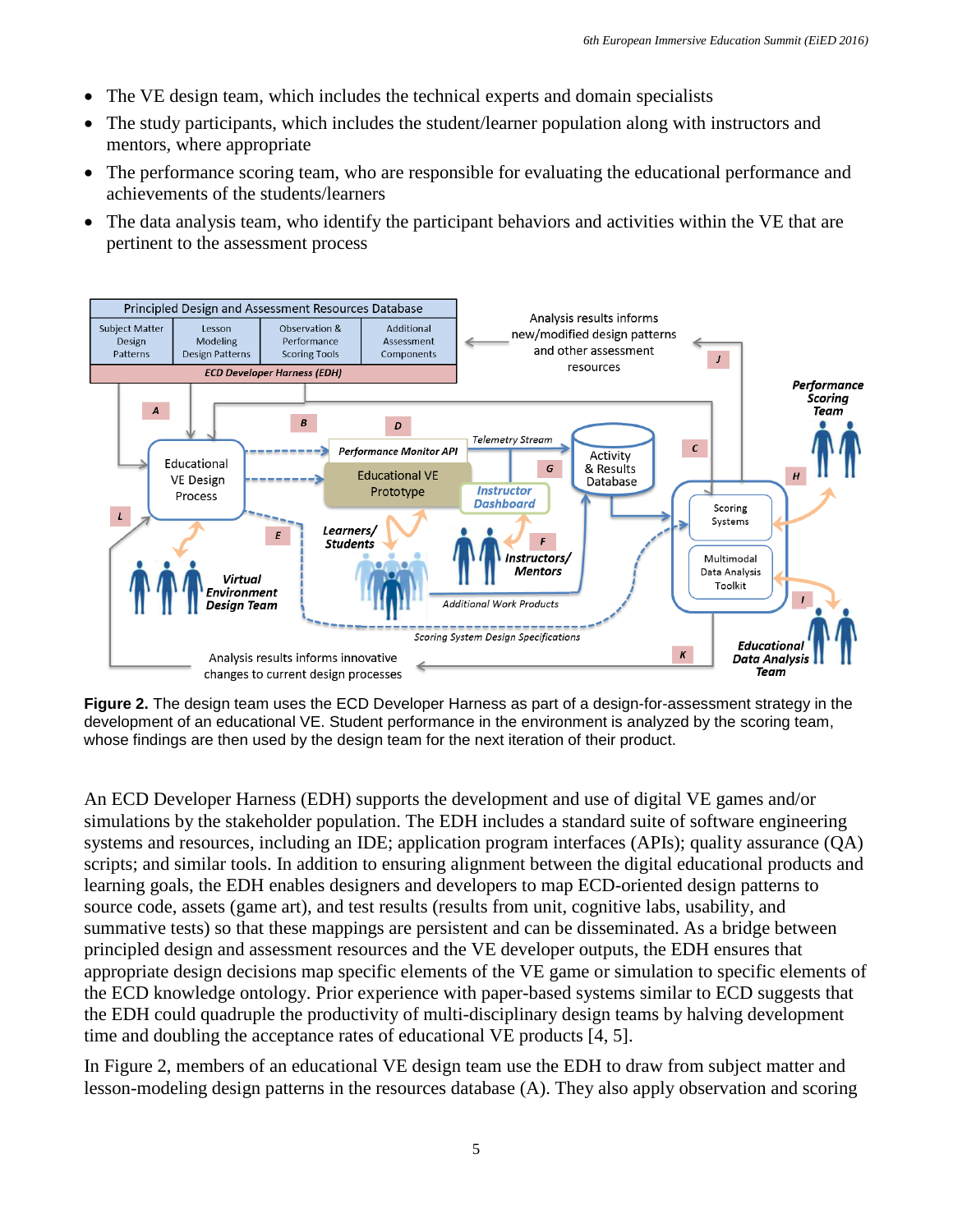models (B) from the database as part of the product specifications. These models are also available for use in the results scoring system (C).

As the VE development work progresses from initial design to full implementation, the development team instruments the prototype with a suite of performance monitoring functions (D). These functions are software hooks that form the API component of the EDH. As part of the design process, the team also produces the specifications (E) that are required for the scoring system. These specifications are documented using the EDH and are provided directly to the scoring system.

The prototype game is deployed into the educational setting, where is it used by students under the guidance of their instructor or mentor (F). As the students work with the prototype, the performance monitor logs their interactions with the system and generates the telemetry stream that is recorded in the activity and results databases (G). At the same time, the dashboard provides instructor access to students' individual and group performance results. Additional student work products (worksheets, written reports, etc.) are also transferred to the database.

The performance scoring team uses the scoring system to apply rubrics and other scoring models (Bayesian networks, artificial neural networks, hidden Markov models) to student responses (H). Educational analysts (I) use a suite of multimodal analysis tools to examine students' in-game activities and confirm research hypotheses about learning performance. The results of these analyses are used to inform new or modified principled design patterns and resources (J) and define innovations and revisions to the current design team processes (K). The VE design team (L) uses the outcomes and findings to update the next iteration of the learning system.

### **6. Integrating Qualitative and Quantitative Analytics**

The deployment framework and the use of the multimodal analysis tools allow instructors, developers, and assessment experts to explore and investigate the learner and instructor Activity and Results Database, as shown above. Figure 3 summarizes the exploration process, which links VE activity and observation data for multiple learner and instructor participants with individual and group behavioral models and characteristic patterns. This integrative approach draws on Actor Network Theory (ANT) [9, 10] to structure the complex links among the study participants (instructors and learners) and their relationships with the configurations, artifacts, and agents in the VE. This approach provides a powerful framework for expressing research hypotheses that seamlessly dovetail quantitative and qualitative analytical techniques.

Participant data from the Activity and Results Database is classified into four separate groupings:

- (A1) Communication among individuals, as captured either by in-world voice recordings or chat logging, or by local input device (e.g., keystroke) logging on the participant's platform
- (A2) Intrinsic and naturalistic behaviors and actions, such as in-world movements, posturing, attitude adoption, etc.
- (A3) Purposeful in-world determinations, such as selected choices among options, acceptance of risks, decisions that affect the overall direction of the lesson or VE experience
- (A4) Video streaming data or lab participant observations, captured by laboratory cameras, eyetracking systems, or other psychophysical sensing systems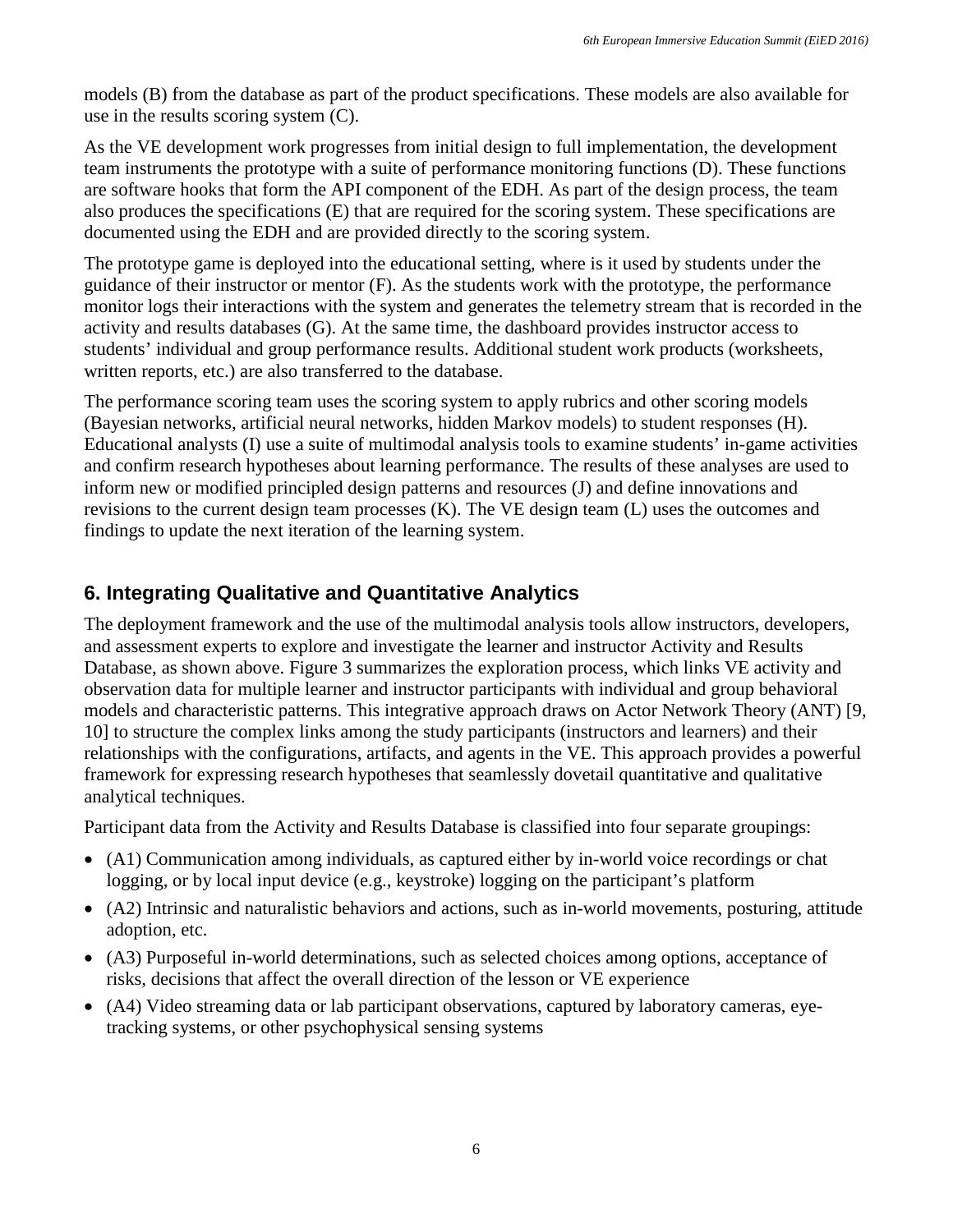

**Figure 3.** The multimodal analysis process integrates activity and observation data for multiple learners according to behavioral models and characteristic patterns. Gathered data is classified, processed, and analyzed to generate findings that associate real-world characteristics of participants with their virtual behaviors.

Information about participants' real-world demographics, educational evaluations, survey data, etc. is also gathered as part of the study (B). This information is used to identify strategies for understanding and interpreting the project data and provides dependent variables for the statistical analyses.

Developers can apply a broad suite of coding processes and analytical tools to the participant activity data streams, with decisions about the independent variables of interest guided by subject matter experts (C). In this context, team members pay particular attention to the specific affordances, modifiability, and limitations of the virtual world resources, inventory, and behaviors. In many cases, subject matter experts will adopt a more qualitative strategy to examining and explaining findings in this type of study. Such interpretive methods are often found among researchers in the arts and humanities, where ANT provides a productive means to link qualitative and quantitative research techniques.

With these techniques, the output of the multimodal analysis and modeling process generates findings that associate real-world characteristics of participants with their VE behaviors (D). For another recent project, these techniques were used to identify in-world behavioral indicators that differentiated between categories of game participants based on gender, age bracket, ethnic background, and socio-economic status, among others [11]. Additional findings provided insights into the propensity of participants to team up in pursuit of game objectives and their typical roles and behaviors within such groups (E).

We believe that there is considerable scope for applying the analysis insights – at the individual and the team levels – to the design and development of educational VEs for training activities involving sophisticated tasks, which can be provided to learners either singly or in groups.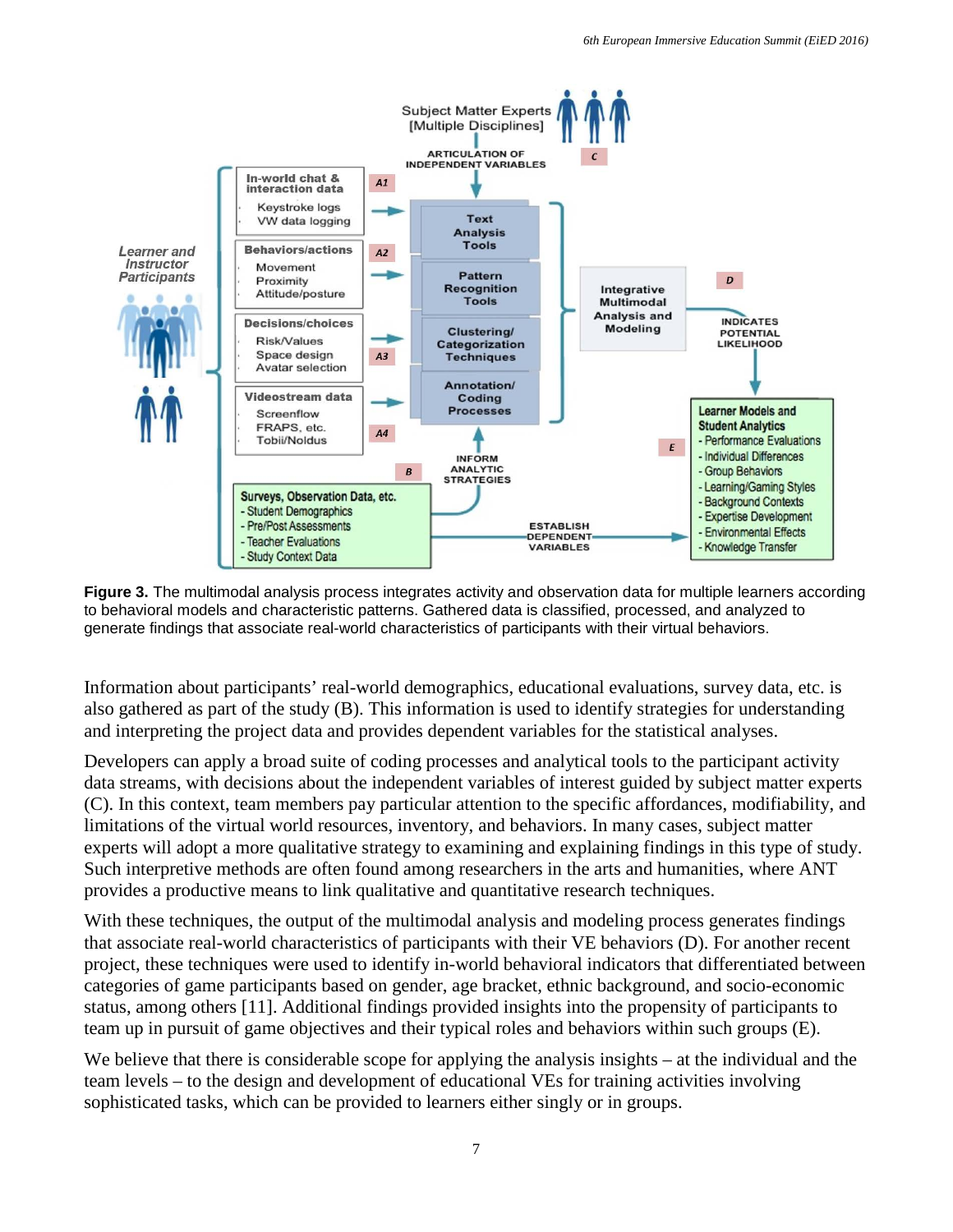# **7. Conclusions**

The initial development work on SAVE has provided an underlying proof-of-concept prototype that demonstrates the practical use of VEs in educational and training applications. The technique of authoring-by-demonstration can allow non-technical subject matter experts to create valid exercise solutions to support the automated assessment of learner performance.

With this background, we have discussed several means to build on the basic SAVE implementation using the development and analytical frameworks that have been outlined. The design-for-assessment approach introduces an iterative experimental protocol for adapting ECD resources to an educational VE system. Such a process will help revise VE-specific resources and provide a broader reach for established techniques beyond traditional assessment-driven lesson and curriculum development.

A multimodal analysis framework provides data-based insights into learner strategies and behaviors, which can advise educational experience developers on potential innovations within the design process. In other arenas [11], we have found that this process offers a practical means of combining the values and hypotheses of qualitative researchers in the arts and humanities with the structured technical tools and techniques that are commonly used in the behavioral and natural sciences. Building on the success of the SAVE prototype, future performance-assessment capabilities will be able to integrate and collate the discreet actions of learners with their real-world characteristics and behavioral qualities.

## **References and Notes**

- 1. C. Greuel, K. Myers, "Semantically-enabled automated assessment in virtual environments: project phase report, year 1 (final)" (PS-22266-TR-15-042, SRI International, Menlo Park, CA, 2015).
- 2. R. J. Mislevy, G. D. Haertel, Implications of evidence-centered design for educational testing. *Educational Measurement: Issues and Practice*. **25(4)**, 6-20 (2006).
- 3. K. Myers, M. Gervasio, C. Jones, K. McIntyre, K. Keifer, Drill evaluation for training procedural skills. *Proceedings of 16th International Conference on Artificial Intelligence in Education,* 561-570 (2013).
- 4. G. D. Haertel *et al.* Design and Development of Technology-enhanced Assessment Tasks: Integrating Evidence-Centered Design and Universal Design for Learning Frameworks to Assess Hard-to-Measure Science Constructs and Increase Student Accessibility. Paper presented at the Invitational Research Symposium on Technology Enhanced Assessment, Washington DC, (2012).
- 5. T. P. Vendlinski, G. K. W. K. Chung, K. R. Binning, R. E. Buschang, Teaching rational number addition using video games: the effects of instructional variation (CRESST Report 808, National Center for Research on Evaluation, Standards, and Student Testing, University of California, Los Angeles, CA, 2011).
- 6. D. B. Clark, E. E. Tanner-Smith, S. Killingsworth, "Digital games for learning: a systematic review and meta-analysis," SRI International, Menlo Park, CA (2014).
- 7. C. D'Angelo *et al*, "Simulations for STEM Learning: Systematic Review and Meta-Analysis," SRI International, Menlo Park, CA (2014).
- 8. Information on Principled Assessment Designs for Inquiry (PADI) is on the website http://padi.sri.com .